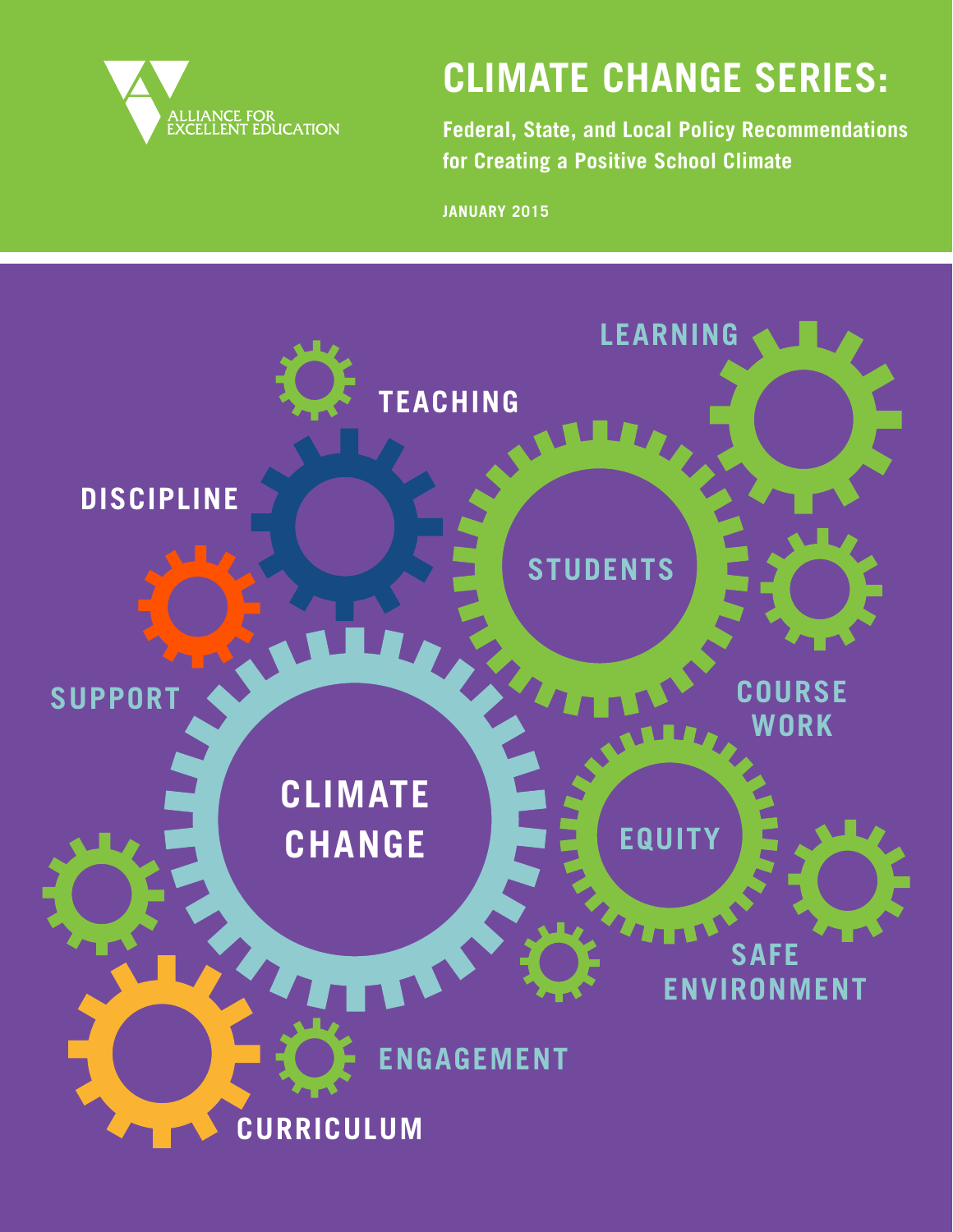

Too frequently, education reform takes a siloed view that focuses on an individual issue instead of a broader and more comprehensive perspective. For example, students' lack of access to challenging and rigorous course work and their lack of access to experienced, engaging, and effective teachers are often discussed as separate issues rather than within the wider context of school climate. School climate—the totality of factors that affect a learning environment—is talked about less often than individual factors, despite research showing that a school's climate, whether positive, negative, or somewhere in between, is connected to the level of students' engagement in their course work and, consequently, to their success.

Instead of responding to issues in isolation, school administrators, policymakers, and legislators should examine how these multiple issues fit together and affect schools and districts, as well as the broader education system. Failing to take a more comprehensive approach toward the goals of reforming education and improving school climate will result in limited, if any, success in achieving these goals. In an effort to create a positive school climate, the Alliance for Excellent Education proposes the following federal, state, and local policy recommendations.

# **FEDERAL POLICY RECOMMENDATIONS**

### **Addressing Discipline Within Overall School Improvement Efforts**

- Low-performing schools, as identified under Section 1116 of the Elementary and Secondary Education Act (ESEA), should be required to assess schoolwide discipline issues, including through a diagnostic analysis of data submitted in response to the U.S. Department of Education's (ED's) Civil Rights Data Collection. Where applicable, these schools should identify and implement evidence-based, schoolwide discipline policies and practices to strengthen studentstaff relationships and create a positive school climate. Middle and high schools should describe the process for implementing an early-warning indicator system to identify students in need of targeted supports and integrated services.
- Local education agencies (LEAs) receiving federal funding should track and report to the state and make school- and grade-level discipline data publicly available, including that of nonviolent behavior. The data should include the number and type of instances and the disciplinary response (including number of students suspended, both in school and out of school, and length of suspension). Data should be disaggregated by race/ethnicity, gender, English language learner (ELL) status, and disability. Any disparities should be addressed through timely and targeted reform, professional development, and increased student services.
- LEAs should track and report, in the disaggregate, student grade retention rates and the percentage of students transferred with the district, including the reason for transfer, to better assess the extent to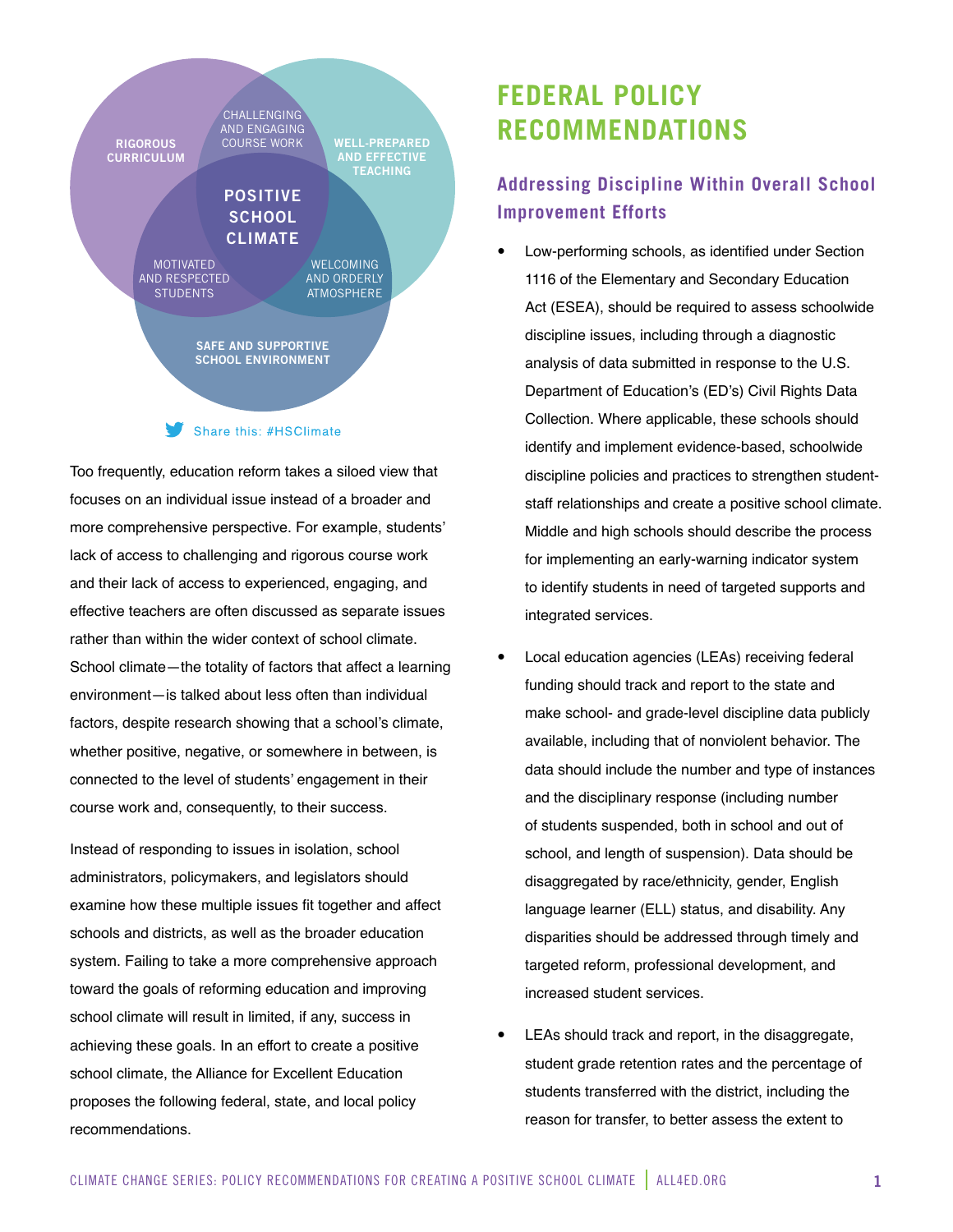which practices that "push out" or disengage students are being applied.

Competitive federal grant programs, such as Race to the Top, should incentivize the adoption of school discipline codes that are aligned with the principles of Schoolwide Positive Behavioral Interventions and Supports (SWPBIS), social-emotional learning, and restorative practices.

#### **Access to Rigorous and Advanced Course Work**

- Support the development and implementation of technologies that can offer specialized and advanced courses to all students to address the challenges rural and urban schools may face in providing and staffing these courses.
- Require LEAs to report on student access to and completion of rigorous course work, disaggregated by income quartile of schools under Section 1112 of ESEA. This should include access to opportunities to earn postsecondary credit while in high school such as through Advanced Placement (AP) and International Baccalaureate (IB) courses and exams, dual enrollment, and performance on AP and IB exams. Local education plans under this section should also describe how the LEAs will identify and address any disparity within student subgroups in equitable access to rigorous course work, including access to the opportunities previously described. This data should be used to target resources and implement the previously described strategies to increase access to these students.
- School improvement plans under Section 1116 of ESEA should include a diagnostic review of data related to student and instructional staff, including but not limited to the most recent data submitted through

ED's Civil Rights Data Collection and a strategy for addressing any disparities revealed by the data.

- School improvement plans under Section 1116 of ESEA should include strategies for increasing the provision of rigorous course work at the secondary school level, including opportunities to earn postsecondary credit while in high school such as through AP and IB courses and exams and dual enrollment. These plans should also include strategies to increase student engagement and a progression of support for students to succeed in such course work.
- Funding should be increased to support the expansion of AP course offerings and dual enrollment programs.

#### **Chronic Absenteeism**

School report cards should be required to provide student attendance information in the aggregate and disaggregate, including rates of chronic absenteeism. According to the Everyone Graduates Center, a school can have average daily attendance of 90 percent and still have 40 percent of its students chronically absent, because on different days, different students make up that 90 percent.

#### **Student Assessments**

State and local assessment requirements under Section 1111 of ESEA should measure the full range of academic standards students are expected to meet. In addition, they should involve multiple measures of student academic achievement and include measures of students' deep content knowledge and their ability to use knowledge to think critically and solve problems and to communicate effectively, and may be delivered in the form of portfolios, projects, or extended performance tasks.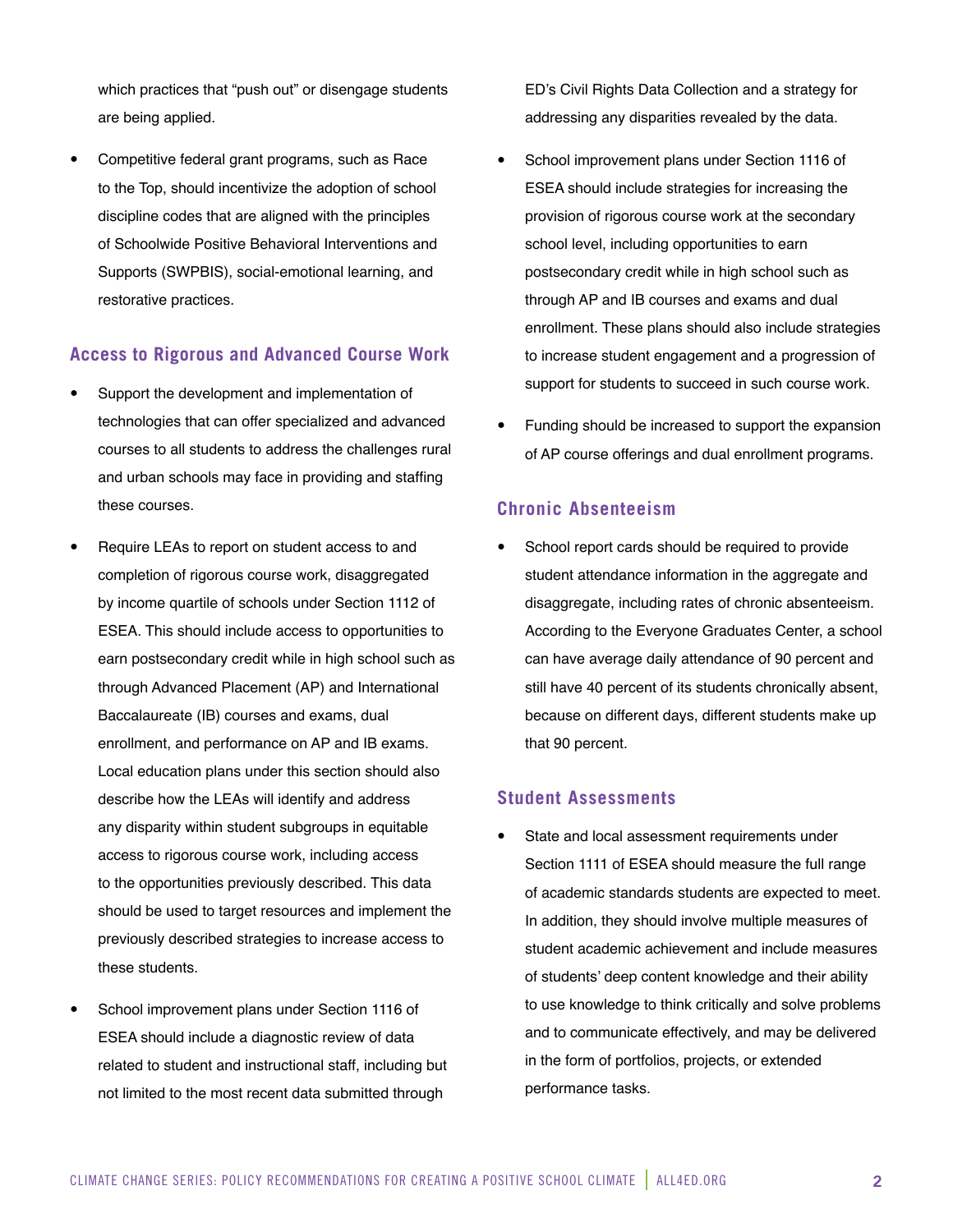y Grants for assessments under Section 1113 of ESEA should support assessments that develop multiple measures of student academic achievement, including measures that assess higher-order thinking skills and understanding, and elicit complex student demonstrations or applications of knowledge and skills to increase the reliability and validity of state assessment systems; that are balanced assessment systems that include summative, interim, and formative assessments; and that may include computer adaptive assessments, performance assessments, technology based assessments, and through-course assessments. Professional development should include preparing educators with strategies for effectively utilizing student assessment data to inform their practice.

### **Access to Well-Prepared and Effective Teaching**

- Include strategies for improving current recruitment and placement processes in Title I plans for equitable distribution of teachers within ESEA. These should include efforts to hire and place teachers in a classroom position at least one month prior to the start of the school year. More than one-third of new teachers are hired after the start of the school year<sup>1</sup> which increases the likelihood that they will be placed outside of their certification area in an effort to fill open positions. This practice further prevents teachers from participating in professional development that occurs prior to the start of the school year.
- Incentivize state adoption of an edTPA-a validated teacher performance assessment, such as the one developed by the Stanford Center for Assessment, Learning, and Equity in partnership with the American Association of Colleges of Teacher Education—which

many states are using as part of their certification/ licensing requirements. Teacher performance assessments such as the edTPA help ensure that teachers entering the profession can demonstrate their ability to be effective in the classroom and meet the needs of all students.<sup>2</sup>

Support the development of minimum standards for state-based teacher licensure policies. Currently, there is no federal standard for teachers in training before they enter the classroom. In fact, almost all teachers are considered "highly qualified" under federal law due to a federal provision that was extended recently under the ESEA. Before becoming the teacher of record, all prospective teachers should demonstrate the ability to lead classrooms, educate students of differing abilities and needs, and establish a positive classroom climate—a key element of the edTPA.3

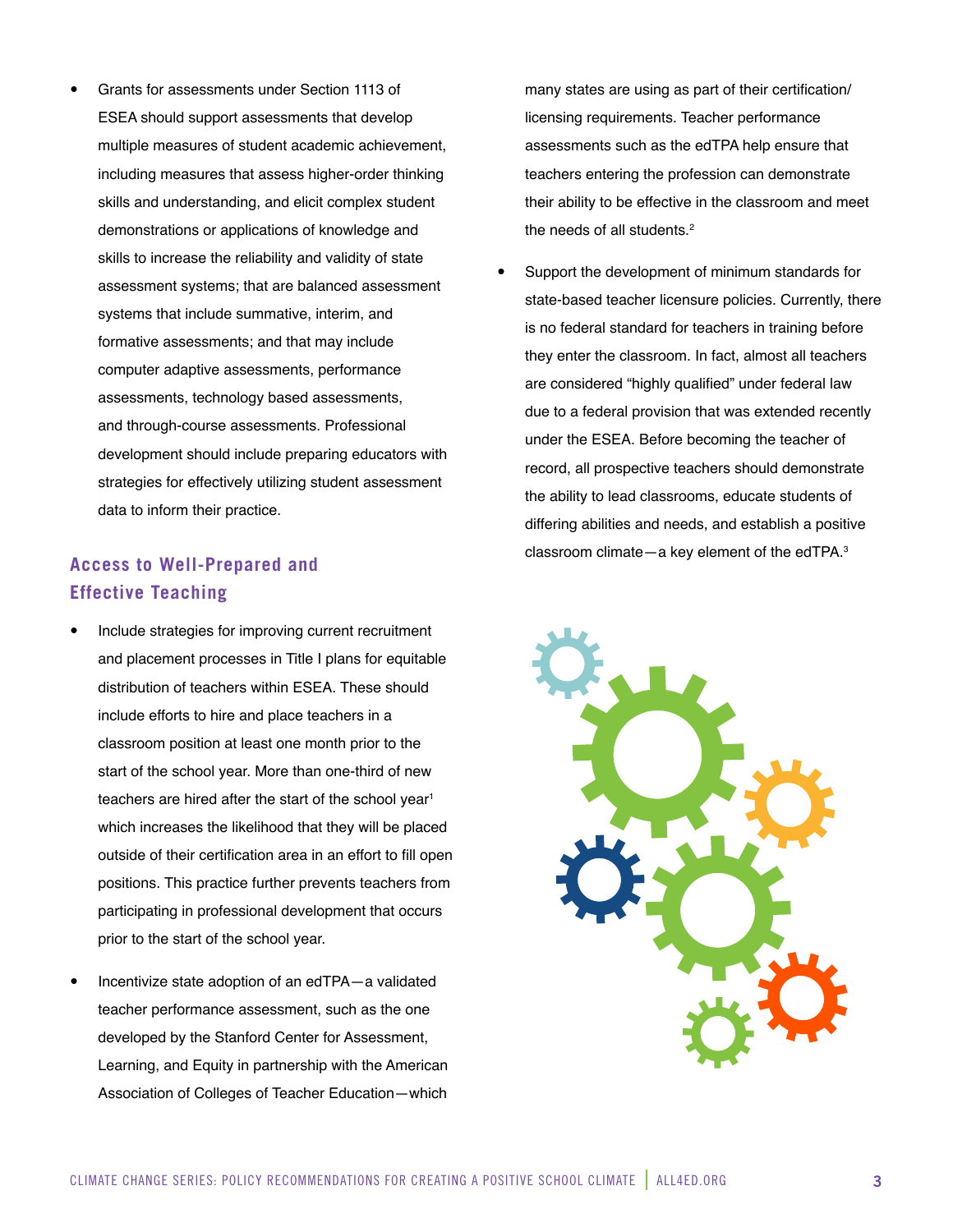# **STATE AND DISTRICT POLICY RECOMMENDATIONS**

#### **Overall School Discipline Policies**

- School staff should create a shared vision for positive school climate that engages school staff, students, families, and the community.
- Based on that vision, school staff should create a positive school climate policy agenda and identify best practices and programs that support that vision.<sup>4</sup> District-level staff should be involved to the extent needed to support the implementation of that vision.
- District-level and school-based staff should reexamine the applicable code of conduct, including through the use of student, parent/caregiver, and staff surveys, to assess current policies. This review should seek to reduce the inclusion of zero-tolerance policies.<sup>5</sup>
- State and district policy should require the presence of a parent/caregiver during any proceeding that could result in a student receiving either an out-of-school or in-school suspension.
- State and district policy should establish, publicly distribute, and post due process procedures for suspensions, transfers, and expulsions with students and parents/caregivers in a clear and easily understandable format.
- School district policy should require that when students are suspended they are provided with the materials and opportunities necessary to ensure that they can make up any exams, classwork, and homework assignments.
- Districts should support schoolwide and, ideally, districtwide evidence-based programs that contribute

to a positive school climate, such as restorative justice programs, SWPBIS, and social-emotional learning, as an alternative to suspensions. Suspensions should be reserved for instances where students pose as a threat to themselves or others.

#### **The Role of Law Enforcement**

In districts that place law enforcement or armed personnel in schools, appropriate restrictions should be placed on the infractions they are permitted to respond to when they can make an arrest. Districts should define a clear role for law enforcement, where applicable, that is aligned with effective, supportive, and inclusive practices and should provide the necessary training and support.6

### **Well-Prepared and Effective Teaching**

#### *Recruitment, certification, and licensing*

- States should assess their teacher preparation and licensing requirements to ensure that educators enter the classroom prepared to provide more rigorous and engaging instruction.
- Support efforts to recruit more diverse candidates. For example, Illinois created the Minority Teachers of Illinois Scholarship Program, which provides scholarships to encourage academically talented students from diverse backgrounds to pursue teaching careers, especially in certain disciplines or in hard-to staff schools.<sup>7</sup>
- Support and/or incentivize teachers to receive National Board certification. The certification process has been found to produce positive impacts on teacher retention and improve practice. The process of analyzing students' work and assessing their own actions in relation to professional standards is valuable in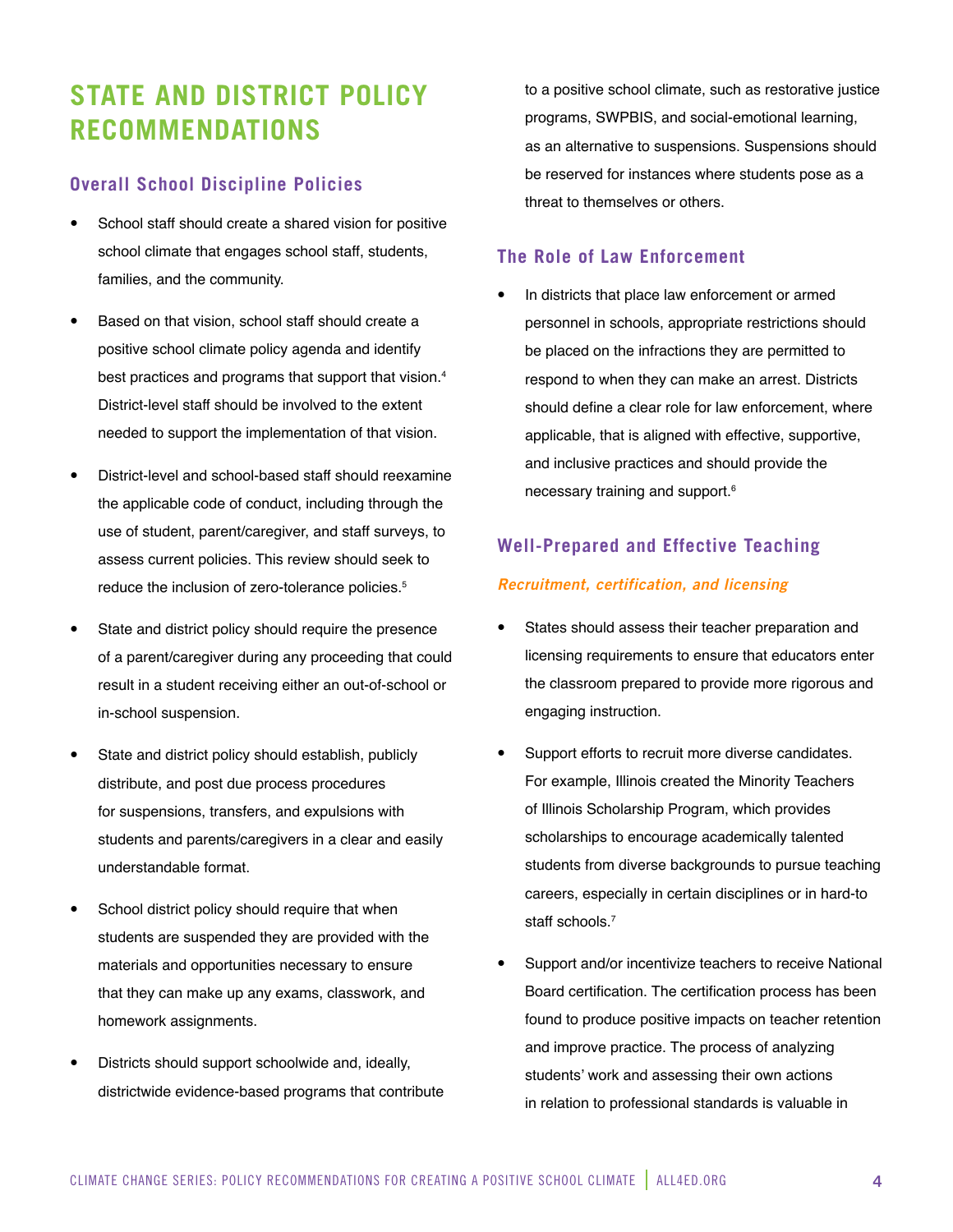improving teaching and illuminates how well teachers are able to engage learners, assess students' current knowledge and skill development, and alter instruction to advance students' performance.

#### *Improved working conditions*

- $\bullet$  Use school, teacher, and student data<sup>8</sup> to assess the working conditions within each school, identify areas of improvement, and implement responsive strategies aimed at strengthening relationships between staff, and between students and staff. Target professional development to strengthen classroom practices that engage and support students. A number of states have adopted teaching conditions standards, and nine states<sup>9</sup> are utilizing the Teaching, Empowering, Leading and Learning (TELL) Survey<sup>10</sup>. The TELL Survey provides detailed information regarding the perceptions about the presence of teaching and learning conditions that research has shown increase student learning and teacher retention.
- Support teachers in addressing the needs of the whole student by increasing the number of support staff, such as guidance counselors, social workers, and appropriately trained paraprofessionals and assistants to support student achievement.

#### *Professional development*

- Provide early-career teachers with opportunities to participate in residency,<sup>11</sup> induction, and mentoring programs in an effort to provide support and build capacity. This should include significantly increasing opportunities for teachers to participate in professional learning communities or other opportunities for peer collaboration.
- District and school leaders should assess professional development opportunities for teachers and leaders

that are intended to support positive and equitable discipline practices and strengthen student, parent/ caregiver, and staff relationships. Professional development should provide information and resources related to conflict resolution, effective practices in classroom and behavior management, culturally responsive practices, and the strengthening of teacher-student and teacher-parent/caregiver relationships.

- Provide professional development to support the implementation of equitable and effective approaches to school discipline (see the recent joint school discipline guiding principles and accompanying documents issued by ED and the U.S. Department of Justice for specific strategies).<sup>12</sup> For example, support the development of strategies such as restorative justice and response to intervention, which have been demonstrated to be effective approaches to addressing student behavior in a positive and inclusive way.
- Incorporate strategies for assessing teacher attitudes and providing access to training and support that can reduce deficit-oriented approaches (for example, focusing on what students can do rather than what they cannot) that often result in low student expectations.13 Such training can also replace reactive and punitive approaches that create or escalate problem behavior with preventive approaches that address the underlying needs of students.14
- Provide opportunities for teachers to develop culturally relevant competencies<sup>15</sup> and strategies for teaching diverse learners. Eight of the seventeen states that produce approximately 70 percent of the nation's dropouts have a large number of students of color and ELLs<sup>16</sup> in their schools. The rapidly changing faces of America's classrooms create new urgency for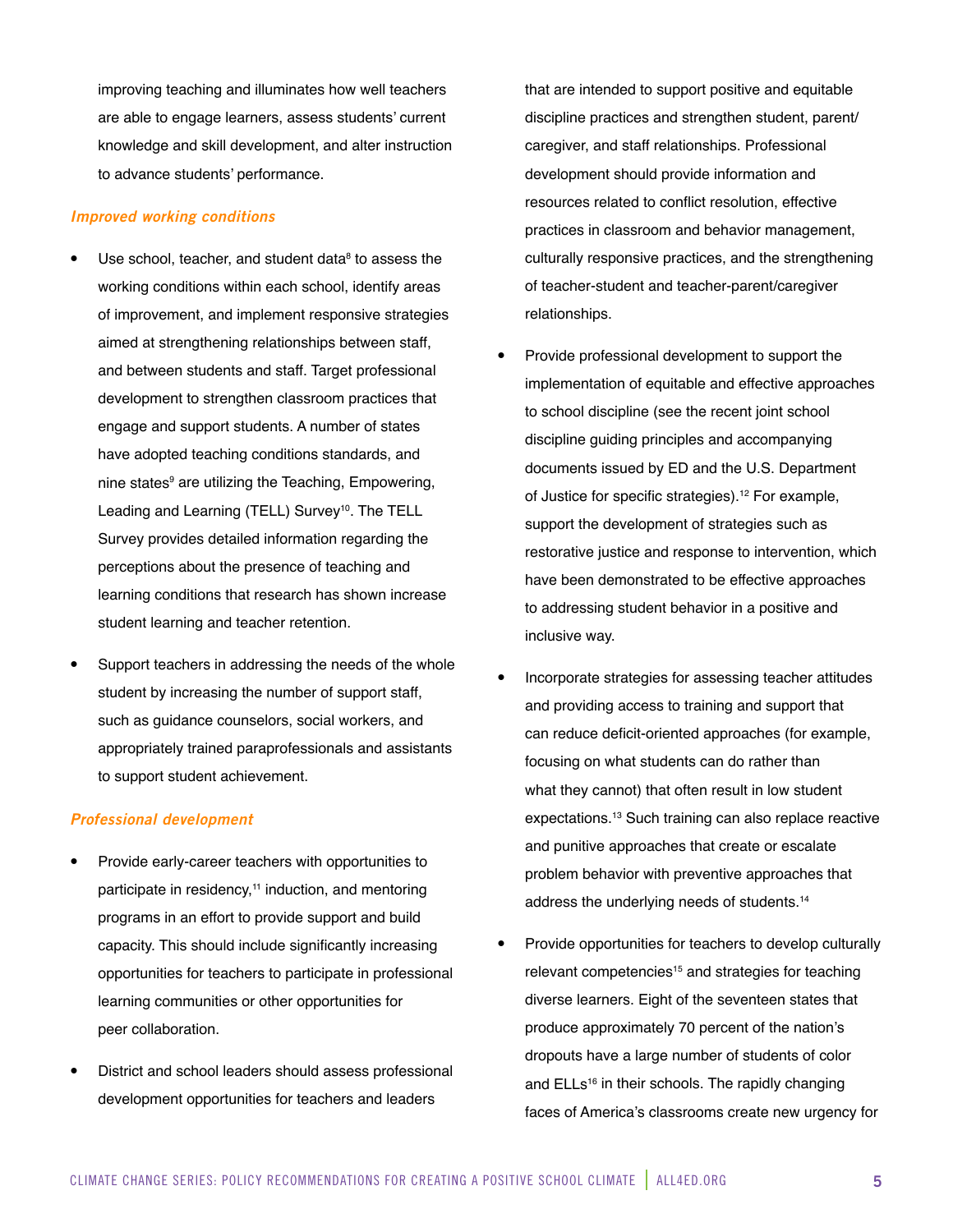states and districts to develop an increasingly diverse teaching force that is effective in teaching a diverse set of learners. Numerous studies demonstrate the positive impact that culturally responsive teaching can have on strengthening teacher-student relationships and improving student engagement and outcomes.<sup>17</sup>

### **The Collection and Use of Data for Identification, Intervention, and Support**

District and school leaders should collect, report, and analyze school-, grade-, and classroom-level discipline data (including that of nonviolent behavior including tardiness or truancy, and subjective behavior such as willful defiance) on an ongoing basis. The data should be examined (across the district, schools within the same district, and classrooms within the same school) for instances of disproportionate disciplining. The data should include the number and type of instances and disciplinary response (including number of students suspended, both in school and out of school, and length of suspensions). Data should be disaggregated by race/ethnicity, gender, ELL status, and disability. Any disparities should be addressed through timely and targeted reform, professional development, and increased student services. Curriculum should emphasize social and emotional learning as a tool for students and staff to promote safe and positive school learning communities.

## **Climate Change Publications**

*[Climate Change: Creating an Integrated Framework](http://all4ed.org/reports-factsheets/climatechange1/)  [for Improving School Climate](http://all4ed.org/reports-factsheets/climatechange1/)* (August 2013)

*[Climate Change: Implementing School Discipline](http://all4ed.org/reports-factsheets/climatechange2/)  [Practices that Create a Positive School Climate](http://all4ed.org/reports-factsheets/climatechange2/)* (September 2013)

*[Climate Change: Providing Equitable Access](http://all4ed.org/reports-factsheets/climatechange3/)  [to a Rigorous and Engaging Curriculum](http://all4ed.org/reports-factsheets/climatechange3/)* (November 2013)

*[Climate Change: Improving School Climate by](http://all4ed.org/reports-factsheets/climatechange4/)  [Supporting Great Teaching](http://all4ed.org/reports-factsheets/climatechange4/)* (September 2014)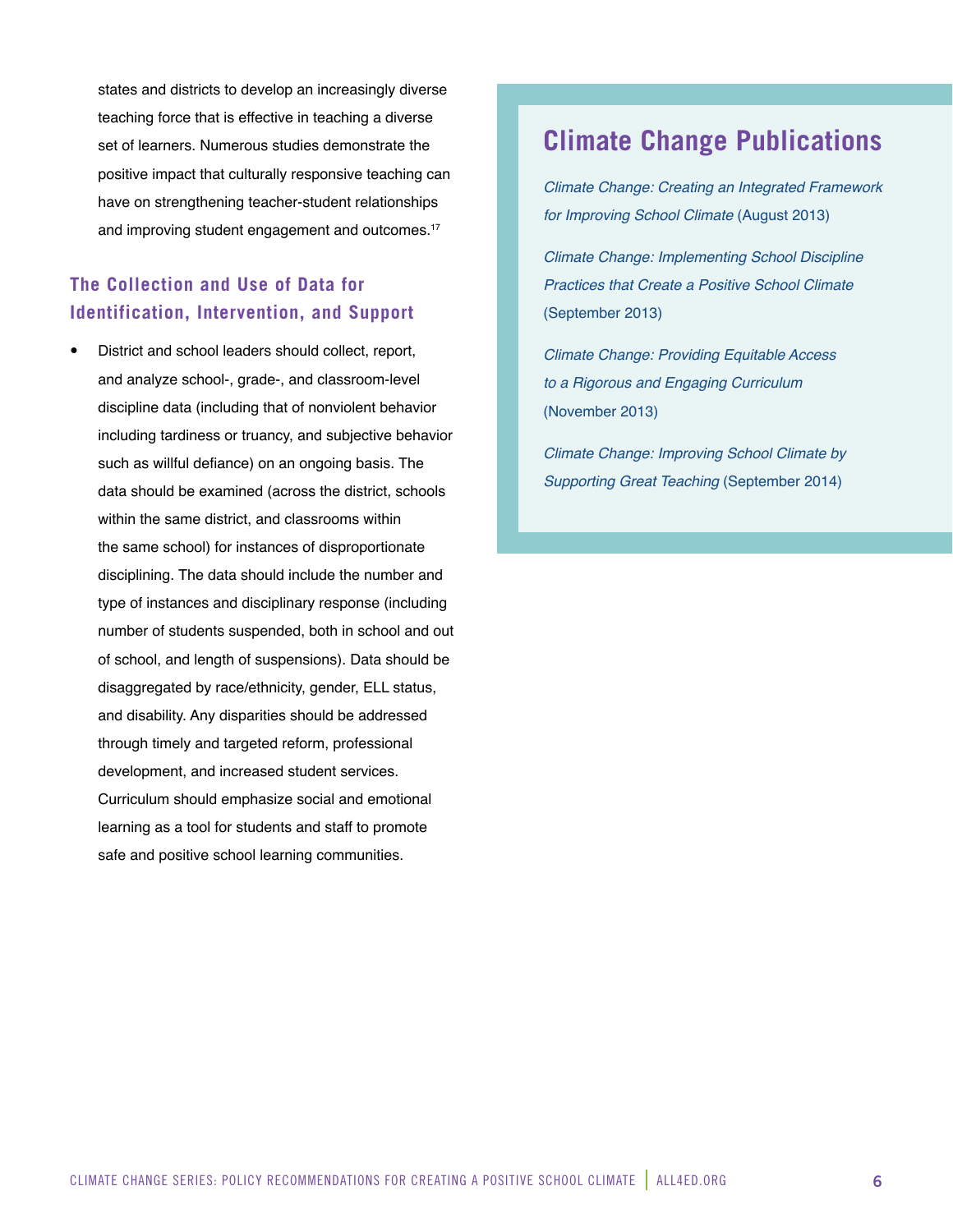#### **Acknowledgments**

*Language for this paper was pulled from the above-mentioned Climate Change publications. Authors include members of the Alliance for Excellent Education federal advocacy and policy staff, including Jessica Cardichon, EdD, senior director of policy and advocacy and Martens Roc, former policy and advocacy associate. Joseph Bishop, PhD, director of policy at the National Opportunity to Learn Campaign also contributed to policy recommendations related to well-prepared and effective teaching.*

*The Alliance for Excellent Education is a Washington, DC–based national policy and advocacy organization dedicated to ensuring all students, particularly those traditionally underserved, graduate from high school ready for success in college, work, and citizenship. www.all4ed.org*

*The National Opportunity to Learn (OTL) Campaign unites a growing coalition of advocates, educators, and organizers from across the country working to ensure that all students have access to a high-quality public education. OTL includes local, state, and national organizations, grassroots community leaders, policymakers, youth organizers, business leaders, and philanthropic partners. www.otlcampaign.org/. OTL is an initiative of the Schott Foundation for Public Education, whose mission is to develop and strengthen a broad-based and representative movement to achieve fully resourced, quality pre-K–12 public education. www.schottfoundation.org/*

*Support for the Climate Change publications was provided in part by Carnegie Corporation of New York, the Atlantic Philanthropies, a limited life foundation, and the Schott Foundation for Public Education. Opinions expressed are those of the authors and do not necessarily represent the views of Carnegie Corporation of New York, the Atlantic Philanthropies, or the Schott Foundation for Public Education.*

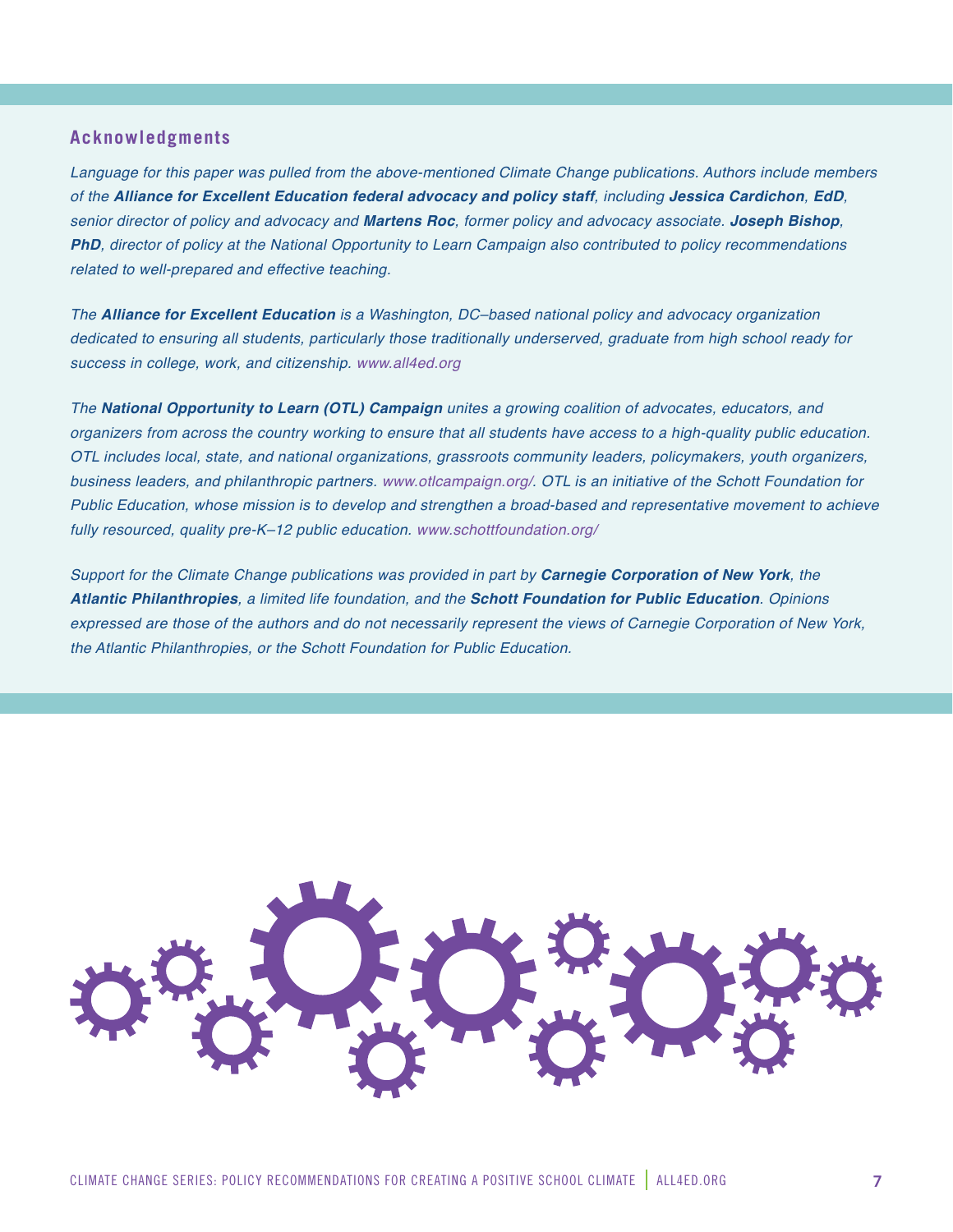# **ENDNOTES**

- <sup>1</sup> HGSE News, New Research Finds School Hiring and Support Practices Fall Short (Cambridge, MA: Harvard University Press, 2003). This study also finds that of these teachers, sampled across four states, only 23 percent had any sort of reduced load; 56 percent received no extra assistance; and 43 percent went through the entire first year with no observations from a mentor or more experienced teacher.
- <sup>2</sup> Research shows that rigorous, validated, standards-based performance measures can be a powerful tool for capturing high-leverage teaching behaviors linked to improved student performance. EdTPA shares a common architecture and lineage with other successful performance assessments such as the National Board for Professional Teaching Standards, California's Performance Assessment for California Teachers (PACT) for initial licensure, and Connecticut's Beginning Educator Support and Training (BEST) for professional licensure.
- <sup>3</sup> L. Darling-Hammond, S. Newton, and R. Wei, *Developing and Assessing Beginning Teacher Effectiveness: The Potential of Performance Assessments* (Stanford, CA: Stanford Center for Opportunity Policy in Education, 2012), [http://edpolicy.stanford.edu/](http://edpolicy.stanford.edu/publications/pubs/657) [publications/pubs/657](http://edpolicy.stanford.edu/publications/pubs/657) (accessed June 10, 2014). In this quantitative study on the PACT assessment, Darling-Hammond, Newton, and Wei find that PACT scores are significant predictors of teaching effectiveness.
- <sup>4</sup> T. Dary and T. Pickeral, *School Climate: Practices for Implementation and Sustainability*. A School Climate Practice Brief, Number 1 (New York, NY: National School Climate Center, 2013), [http://www.schoolclimate.org/publications/documents/](http://www.schoolclimate.org/publications/documents/SchoolClimatePracticeBriefs-2013.pdf) [SchoolClimatePracticeBriefs-2013.pdf](http://www.schoolclimate.org/publications/documents/SchoolClimatePracticeBriefs-2013.pdf) (accessed September 1, 2013).
- <sup>5</sup> National Opportunity to Learn Campaign, *Stopping Out-of-School Suspensions: A Guide for State Policy*, [http://www.otlcampaign.](http://www.otlcampaign.org/resources/stopping-out-school-suspensions-guide-state-policy) [org/resources/stopping-out-school-suspensions-guide-state-policy](http://www.otlcampaign.org/resources/stopping-out-school-suspensions-guide-state-policy) (accessed September 1, 2013).
- <sup>6</sup> Advancement Project, "Proposed Memorandum of Understanding Between the School District and the Police Department," [http://b.3cdn.net/advancement/cf357b9f96d8c55ff8\\_rdm6ib9js.pdf](http://b.3cdn.net/advancement/cf357b9f96d8c55ff8_rdm6ib9js.pdf) (accessed September 1, 2013).
- <sup>7</sup> For more information, visit <http://bit.ly/tq-illinois>.
- <sup>8</sup> Data should include performance, behavior, referral, and attendance data, as well as data collected from staff, student, and parent/ caregiver surveys. This should also include data submitted for the Office for Civil Rights Data Collection.
- <sup>9</sup> These states are Colorado, Delaware, Kentucky, Maryland, Massachusetts, North Carolina, Ohio, Tennessee, and Vermont.
- <sup>10</sup> For more information on the New Teacher Center and the TELL Survey, visit <http://www.newteachercenter.org/node/1359>.
- <sup>11</sup> Studies of these types of programs demonstrate that these teachers stay in the profession at higher rates and become competent more quickly than those who learn by trial and error. For example, teacher residency programs help create a pipeline of effective teachers who remain teaching in high-need schools, raising their effectiveness. Further, the effects of strong initial preparation are likely enhanced by strong induction and mentoring in the early years of teaching. See American Federation of Teachers, "Meeting the Challenge: Recruiting and Retaining Teachers in Hard-to-Staff Schools," 2007, [http://www.aft.org/sites/default/files/](http://www.aft.org/sites/default/files/hardtostaff_2007.pdf) [hardtostaff\\_2007.pdf](http://www.aft.org/sites/default/files/hardtostaff_2007.pdf) (accessed January 3, 2014).
- <sup>12</sup> For more information, visit [http://www2.ed.gov/policy/gen/guid/](http://www2.ed.gov/policy/gen/guid/school-discipline/index.html) [school-discipline/index.html](http://www2.ed.gov/policy/gen/guid/school-discipline/index.html).
- <sup>13</sup> R. Ferguson, What Doesn't Meet the Eye: Understanding and *Addressing Racial Disparities in High-Achieving Suburban Schools* (Cambridge, MA: Wiener Center for Social Policy, John F. Kennedy School of Government, Harvard University, October 2002).
- 14 Ibid.
- <sup>15</sup> Numerous studies demonstrate the positive impact that culturally responsive teaching can have on strengthening teacher-student relationships and improving student engagement and outcomes. See G. Gay, *Culturally Responsive Teaching: Theory, Research, and Practice* (New York, NY: Teachers College Press, 2010). See also H. Richards, A. Brown, and T. Forde, *Addressing Diversity in Schools: Culturally Responsive Pedagogy, Teaching Exceptional Children* (Arlington, VA: Council for Exceptional Children, 2011). Further, the Discipline Disparities Series notes that successful schools "[r]egularly include instructional activities that help adults and students learn about one another. For instance, many teachers have daily morning circles or check-ins about students' thoughts, feelings, and experiences. Teachers assign autobiographies or portfolios of students' interests, skills, and accomplishments, which can be developed, interactively, online, or using multimedia." In an effort to strengthen culturally responsive practice, "[c]lassroom material and schoolwide events reflect diversity, including the range of racial, ethnic, cultural, gender, and sexual identities of the students themselves. Material and events (thoughtful literature, films, assemblies) can also demonstrate and prompt discussion over the complexity of any identity, rather than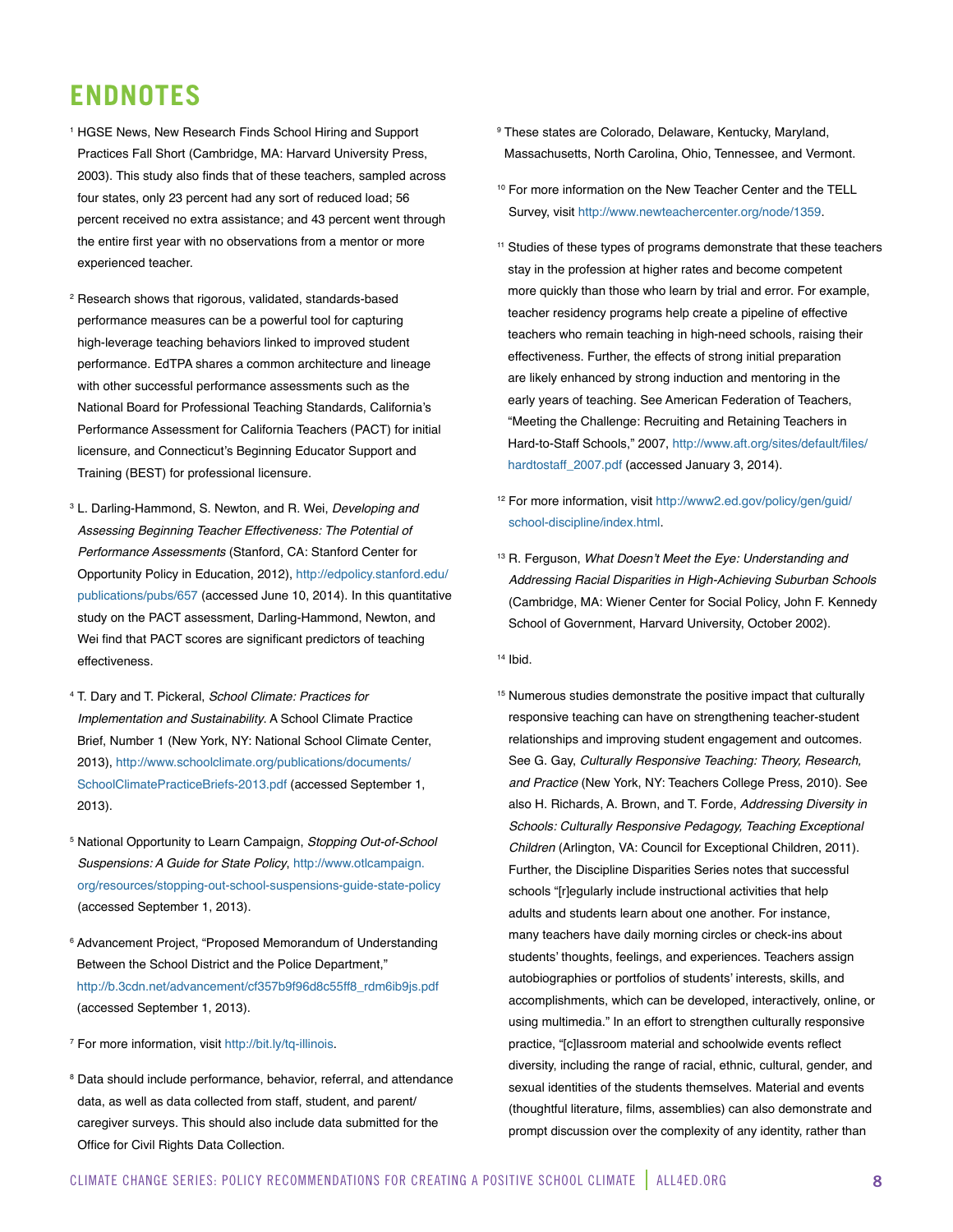presenting stereotypical visions of 'groups.'" Further, "professional development programming could include the Double-Check program, which uses a framework to help teachers self-assess on their culturally responsive teaching. Teachers reflect on the following dimensions of their teaching: Sensitivity to Student's Cultural and Situational Messages, Reflective Thinking about Children and 'Group Membership,' Effective Communication, and Connection to Curriculum."

- <sup>16</sup> R. Balfanz et al., "Graduating America: Meeting the Challenge of Low Graduation-Rate High Schools," July 2009, [http://diplomasnow.](http://diplomasnow.org/wp-content/uploads/2013/06/graduating-america-balfanz-almeida-steinberg-santos-fox.pdf) [org/wp-content/uploads/2013/06/graduating-america-balfanz](http://diplomasnow.org/wp-content/uploads/2013/06/graduating-america-balfanz-almeida-steinberg-santos-fox.pdf)[almeida-steinberg-santos-fox.pdf](http://diplomasnow.org/wp-content/uploads/2013/06/graduating-america-balfanz-almeida-steinberg-santos-fox.pdf) (accessed January 3, 2014).
- <sup>17</sup> Gay, *Culturally Responsive Teaching*. See also Richards, Brown, and Forde, *Addressing Diversity in Schools*.